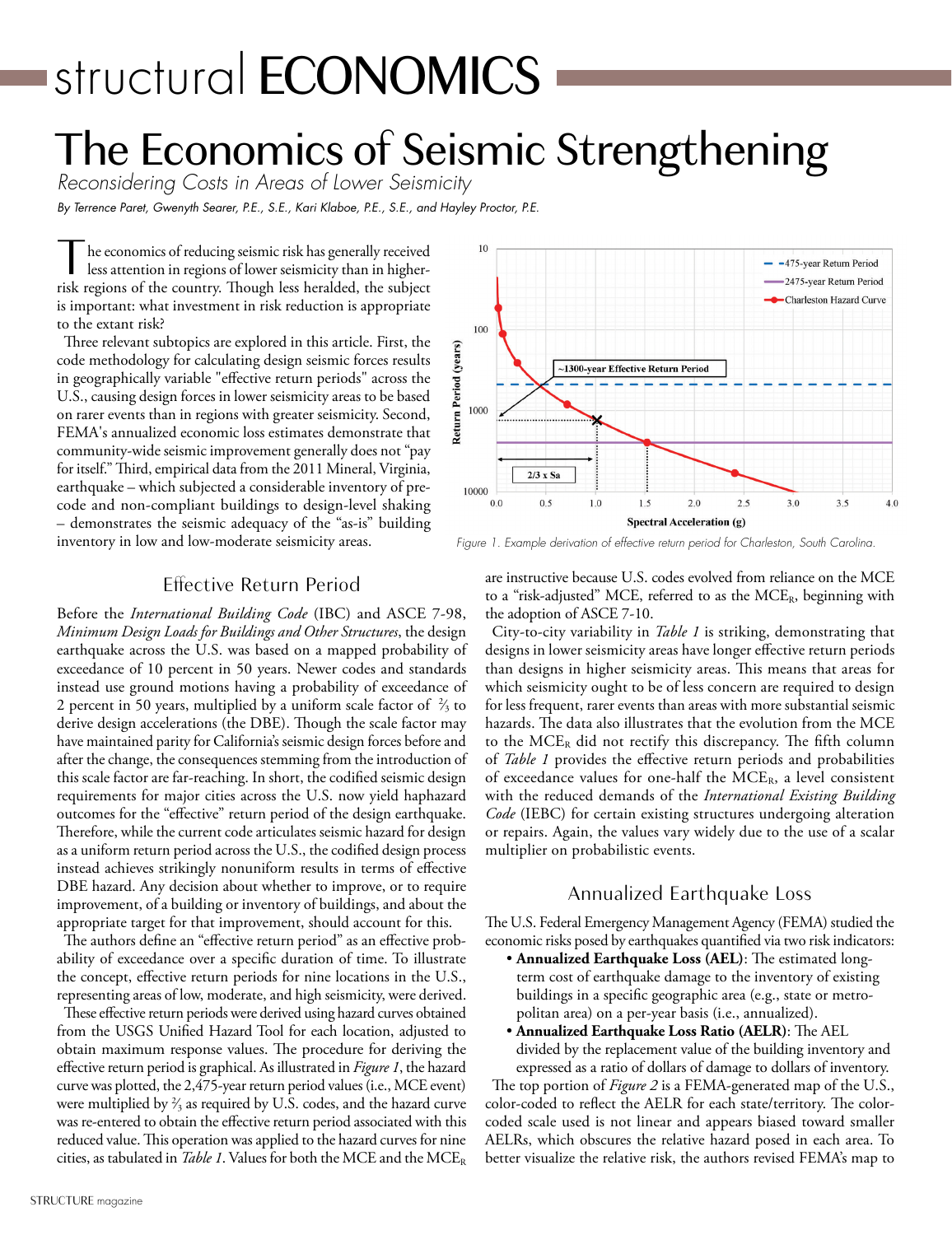*Table 1. Effective design return periods and probabilities of exceedance in 50 years.*

| Location                 | $\frac{2}{3} \times \text{MCE}^1$ | MCE <sub>R</sub> <sup>2</sup> | $\frac{2}{3} \times \text{MCE}_R^2$ | $\frac{1}{2}$ × MCE <sub>R</sub> |
|--------------------------|-----------------------------------|-------------------------------|-------------------------------------|----------------------------------|
| Oakland, CA <sup>3</sup> | 600 (8% in 50yrs)                 | 990 (5% in 50yrs)             | 380 (12% in 50yrs)                  | 210 (21% in 50yrs)               |
| Seattle, WA              | 1200 (4% in 50yrs)                | 1880 (3% in 50yrs)            | 730 (7% in 50yrs)                   | 400 (12% in 50yrs)               |
| New Madrid, MO           | 1600 (3% in 50yrs)                | 1330 (4% in 50yrs)            | 730 (7% in 50yrs)                   | 560 (9% in 50yrs)                |
| Salt Lake City, UT       | 1100 (4% in 50rs)                 | 1790 (3% in 50yrs)            | 930 (5% in 50yrs)                   | 640 (8% in 50yrs)                |
| Memphis, TN              |                                   | 1880 (3% in 50yrs)            | 960 (5% in 50yrs)                   | 650 (7% in 50yrs)                |
| Charleston, SC           | 1550 (3% in 50yrs)                | 1920 (3% in 50yrs)            | 1070 (5% in 50yrs)                  | 750 (6% in 50yrs)                |
| Las Vegas, NV            |                                   | 2080 (2% in 50yrs)            | 1120 (4% in 50yrs)                  | 730 (7% in 50yrs)                |
| New York City, NY        | $\overline{\phantom{a}}$          | 2240 (2% in 50yrs)            | 1270 (4% in 50yrs)                  | 860 (6% in 50yrs)                |
| Washington D.C.          |                                   | 2200 (2% in 50yrs)            | 1100 (4% in 50yrs)                  | 680 (7% in 50yrs)                |

*1 Based on ASCE 7-98 and from Searer et al.; 2 Based on ASCE 7-16; 3 Deterministically capped.*

reflect AELRs based on a linear color scale with five uniform increments, as shown in the bottom portion of the figure, with the lowest increment of \$0 to \$220/\$1,000,000 representing negligible overall economic risk. The resulting map demonstrates that the vast majority of the geography of the U.S. has a negligible overall economic risk of seismic damage, with only eight states and one territory having an AELR greater than \$220/\$1,000,000.

### AELR and Individual Buildings

Although AELR values have certain limitations, the hazards posed by earthquakes can also be visualized on a per-building basis. Using AELR values for a given metropolitan area, the authors computed the potential economic exposure for an "average" building, say an office building, with a replacement value of \$20 million in the nine

cities. It was assumed that an "average" existing property might have about 20 years remaining in its life until it is either demolished or undergoes a significant renovation. A cumulative loss estimate for that period was also computed by multiplying the average annualized loss by this 20-year exposure period, as shown in *Table 2, page 10*.

In Oakland, the cumulative 20-year risk for this "average" office building is \$575,000. Since strengthening this hypothetical building could easily cost several million dollars, it likely makes little economic sense to do so unless the building is very likely to perform significantly worse than an average building.

In areas of moderate seismicity like Seattle or Salt Lake City, with an average cumulative economic risk of only about \$260,000 for that same \$20 million office building, it would be challenging to justify seismic strengthening from a purely 'cost of physical damage' perspective when an upgrade is likely to cost an order of magnitude more than the cumulative loss. In these areas, perhaps focusing on strengthening only the most vulnerable parts of the most vulnerable buildings makes sense.

In areas of low seismicity like New York City and Washington D.C., with a 20-year cumulative exposure of \$12,000 or less for the average \$20 million office building, it appears unreasonable for seismic strengthening of such buildings to be in the discussion since most seismic strengthening activities – except perhaps strengthening only the most vulnerable parts of the most vulnerable buildings – will never come close to paying for itself.

### Case Study

The above AELR data is notably at odds with the common understanding that most older buildings in areas of lower seismicity do not fare well when measured against either the seismic design requirements in the IBC or ASCE 41. However, the 2011 Mineral Earthquake (Virginia) provides a substantial data set with which to resolve the disparity. That event exposed an inventory of buildings presumably numbering in the hundreds of thousands to ground shaking that exceeded design or MCE levels. Thus, it provides ground-truth empirical data to assess the economic reasonableness of pursuing inventory-wide seismic strengthening of existing buildings in areas of lower seismicity. Much of the building inventory that was shaken most strongly was older pre-code, or at least pre-modern-code, unreinforced brick masonry construction. The building



*Figure 2. Annualized earthquake loss ratios by state, by FEMA (top) and recolored linearly (bottom).*